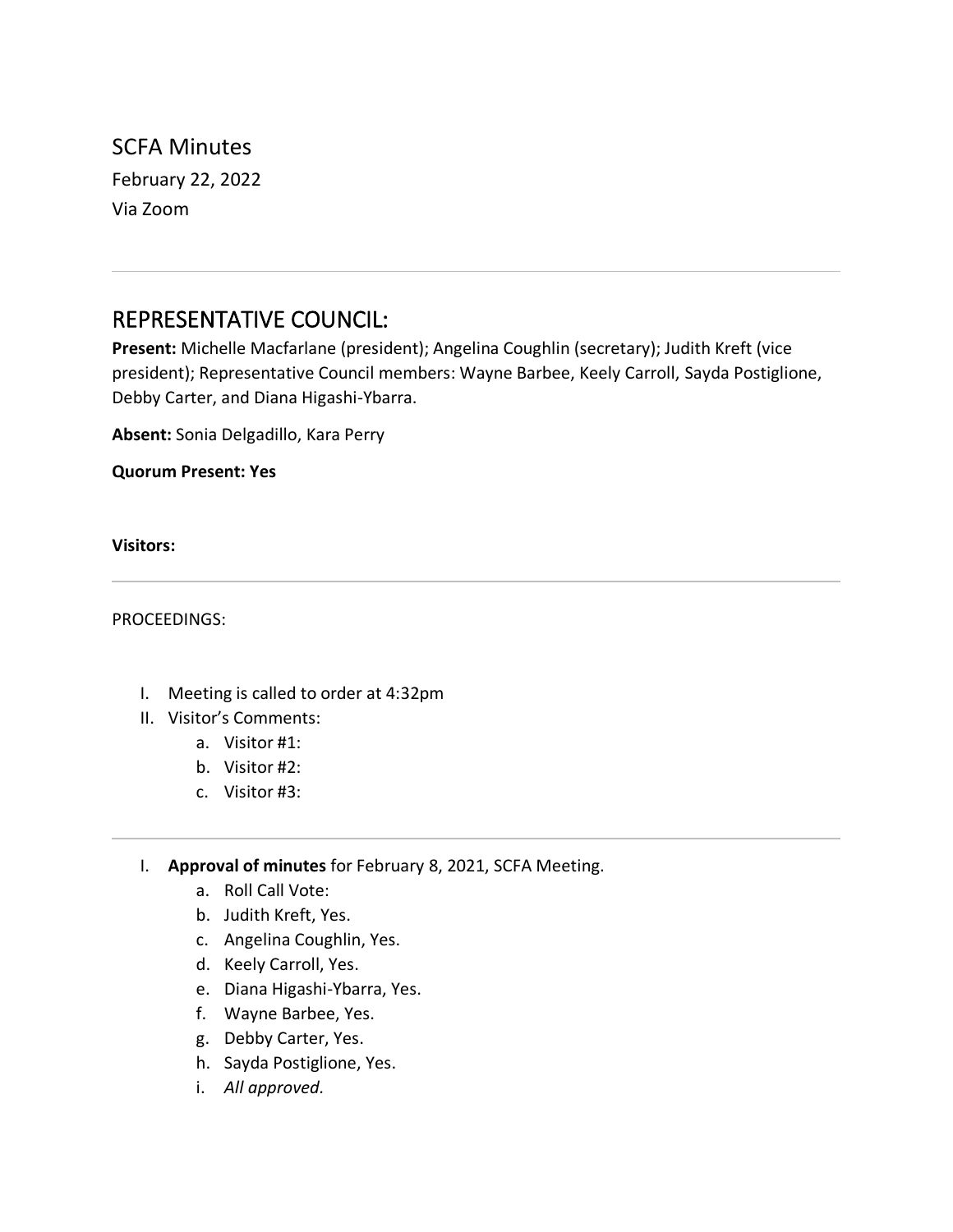## **II. Treasurer's Report:**

- a. Update: President is not going to rerun for position in the Fall. Due to this, President asked CTA if Jennifer Kattman could remain as SCFA accountant to help maintain financial workflow. CTA said, yes. President will continue to report out on finances.
- b. Stipends will get paid out soon.

#### **III. President's Report:**

- **a.** President is not going to rerun for position in the Fall.
- **b.** We will hold one election for both elected positions and MINT agreement.
	- **i.** Election will be held after Spring Break.
- **c.** Continue to address concerns regarding Fall Scheduling.
	- **i.** New MOU will be presented by Chief Negotiator
	- **ii.** President supports ratifying the new MOU agreement which will help with fall scheduling.
	- **iii.** Concerns regarding Fall schedules are as follows:
		- **1.** Online versus on ground class offerings.
			- **a.** Spring enrollment shows that nearly the same number of on ground sections cut were replaced by the same number of online sections.
			- **b.** Concerns we are missing out on students who have an interest in online instruction.
		- **2.** Low enrollments and how to navigate them.

# **IV. Vice-President's Report:**

- **a.** Interest for SCFA president to do a call out to the membership for anyone interested participating in the Building Strong Leadership Academy and Grievance Academy. Due in March.
- b. Interest for SCFA to nominate SCFA board members (Executive and Representative) and write up a synopsis of their background / accomplishments for the We Honor Our Own (WHO) Awards, for the upcoming CCA Spring Conference (April 29-31 in Orange County). Due in March.
	- i. Interest in nominating Debby Carter for her work on the website and Michelle Mcfarlane for her work on bylaws and standing rules.

# **V. Chief Negotiator's Report:**

- a. Reaching out to rep council members individually to address questions. Trying to have conversations with individuals to gain better understanding of concerns.
- b. Coach's negotiations are on hold as we do investigation and information gathering to make a more informed decision.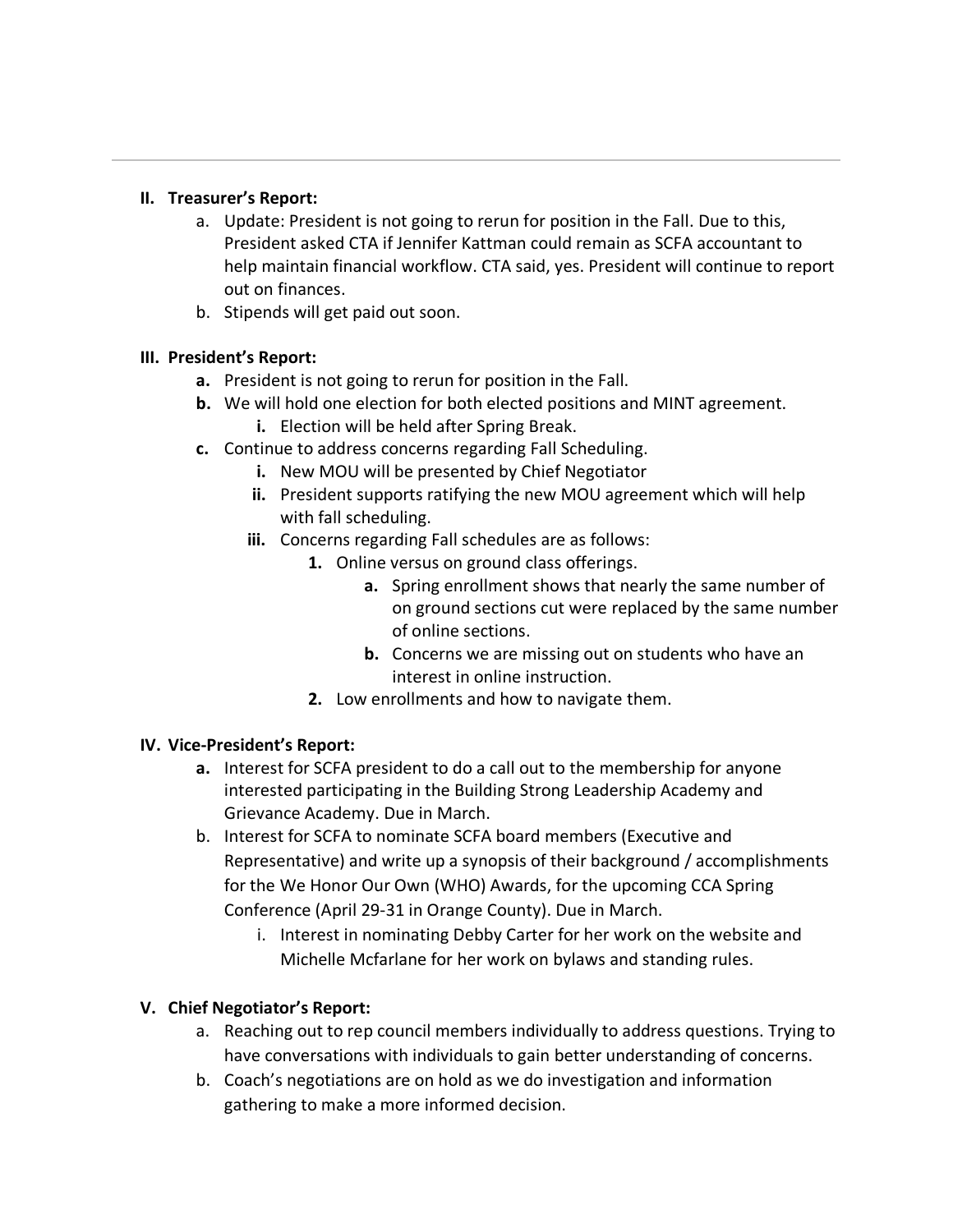- c. Motion to send out MINT MOU agreement to be sent out to all membership for vote.
	- i. Roll Call Vote:
		- 1. Judith Kreft, Yes.
		- 2. Angelina Coughlin, Yes.
		- 3. Keely Carroll, Yes.
		- 4. Diana Higashi-Ybarra, Yes.
		- 5. Wayne Barbee, Yes.
		- 6. Debby Carter, Yes.
		- 7. Sayda Postiglione, Yes.
		- 8. *All approved.*
- d. Motion for rep Council to ratify MOU 2122-11 instead of sending out for ratification by all faculty. This MOU addresses scheduling and Faculty loading for the Fall 2022 semester. The interest is to ratify within Rep Counsel as the district has agreed to follow this MOU even though it has not been ratified. A rep council ratification will put this MOU into place more quickly. This MOU addresses many of the concerns that faculty voiced in the Fall semester of 2021.
	- i. Roll Call Vote:
		- 1. Judith Kreft, Yes.
		- 2. Angelina Coughlin, Yes.
		- 3. Keely Carroll, Yes.
		- 4. Diana Higashi-Ybarra, Yes.
		- 5. Wayne Barbee, Yes.
		- 6. Debby Carter, Yes.
		- 7. Sayda Postiglione, Yes.
		- 8. *All approved.*
- e. Motion for rep Council to officially ratify MOU 2122-11 which addresses scheduling and Faculty loading for the Fall 2022 semester.
	- i. Roll Call Vote:
		- 1. Judith Kreft, Yes.
		- 2. Angelina Coughlin, Yes.
		- 3. Keely Carroll, Yes.
		- 4. Diana Higashi-Ybarra, Yes.
		- 5. Wayne Barbee, Yes.
		- 6. Debby Carter, Yes.
		- 7. Sayda Postiglione, Yes.
		- 8. *All approved.*